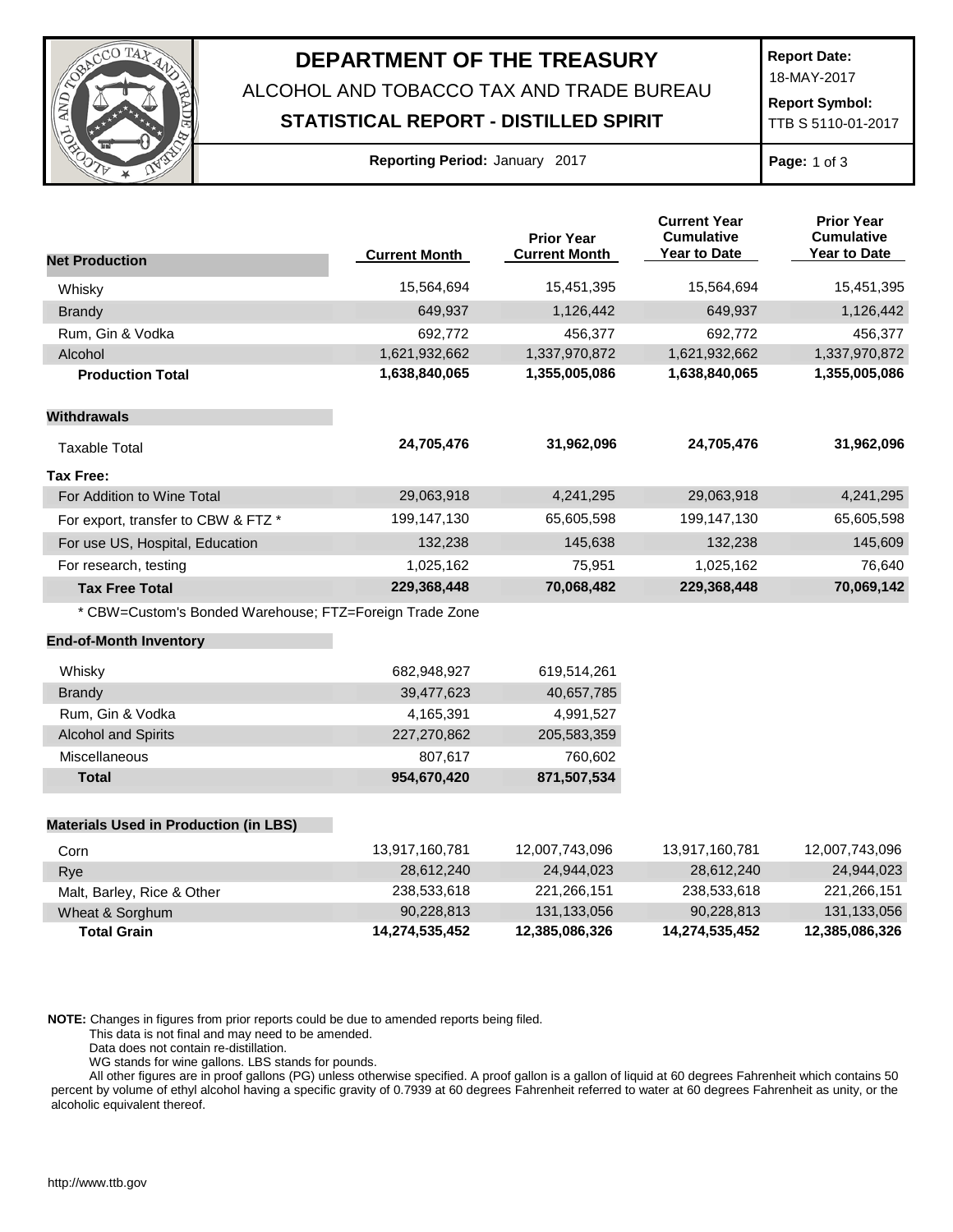## **STATISTICAL REPORT - DISTILLED SPIRIT** TTB S 5110-01-2017 **Page:** <sup>2</sup> of 3

|                                                 | <b>Current Month</b> | <b>Prior Year</b><br><b>Current Month</b> | <b>Current Year</b><br><b>Cumulative</b><br><b>Year to Date</b> | <b>Prior Year</b><br><b>Cumulative</b><br><b>Year to Date</b> |
|-------------------------------------------------|----------------------|-------------------------------------------|-----------------------------------------------------------------|---------------------------------------------------------------|
| <b>Bottled For Domestic Use (in WG)</b>         |                      |                                           |                                                                 |                                                               |
| Whisky                                          | 7,015,380            | 5,885,949                                 | 7,015,380                                                       | 5,885,949                                                     |
| <b>Brandy</b>                                   | 1,915,226            | 1,706,690                                 | 1,915,226                                                       | 1,706,690                                                     |
| Imported Rum                                    | 3,721,469            | 3,649,154                                 | 3,721,469                                                       | 3,649,154                                                     |
| Gin                                             | 739,085              | 885,275                                   | 739,085                                                         | 885,275                                                       |
| Vodka                                           | 10,184,793           | 9,362,321                                 | 10,184,793                                                      | 9,362,321                                                     |
| Cordials                                        | 5,687,449            | 5,660,526                                 | 5,687,449                                                       | 5,660,526                                                     |
| Cocktails                                       | 784,796              | 1,054,337                                 | 784,796                                                         | 1,054,337                                                     |
| Tequila                                         | 1,394,409            | 1,207,035                                 | 1,394,409                                                       | 1,207,035                                                     |
| Alcohol, Neutral Spirits & Miscellaneous        | 119,861              | 126,448                                   | 119,861                                                         | 126,448                                                       |
| <b>Non-Whisky Total</b>                         | 24,547,088           | 23,651,786                                | 24,547,088                                                      | 23,651,786                                                    |
| <b>Total Whisky &amp; Non-Whisky</b>            | 31,562,468           | 29,537,735                                | 31,562,468                                                      | 29,537,735                                                    |
| <b>Bottled in Bond for Domestic Use (in WG)</b> |                      |                                           |                                                                 |                                                               |
| Total                                           | 145,833              | 33,828                                    | 145,833                                                         | 33,828                                                        |
| <b>Bottled for Export (in WG)</b>               |                      |                                           |                                                                 |                                                               |
| Whisky                                          | 2,291,902            | 2,186,565                                 | 2,291,902                                                       | 2,186,565                                                     |
| Brandy, Cordials, Cocktails & Miscellaneous     | 326,261              | 494,834                                   | 326,261                                                         | 494,834                                                       |
| Rum, Gin, Vodka, Tequila & Alcohol              | 414,683              | 431,975                                   | 414,683                                                         | 431,975                                                       |
| <b>Total</b>                                    | 3,032,846            | 3,113,374                                 | 3,032,846                                                       | 3,113,374                                                     |
| <b>Grand Total</b>                              | 34,741,147           | 32,684,937                                | 34,741,147                                                      | 32,684,937                                                    |
| <b>Spirits Dumped to Processing</b>             |                      |                                           |                                                                 |                                                               |
| <b>Alcohol and Neutral Spirits</b>              | 37,454,083           | 37, 121, 397                              | 37,454,083                                                      | 37,121,397                                                    |
| <b>Imported Whisky</b>                          | 1,908,675            | 1,974,458                                 | 1,908,675                                                       | 1,974,458                                                     |
| Domestic Whisky                                 | 8,176,912            | 7,253,863                                 | 8,176,912                                                       | 7,253,863                                                     |
| Brandy                                          | 1,396,434            | 969,910                                   | 1,396,434                                                       | 969,910                                                       |
| Imported Rum:                                   | 3,751,903            | 3,986,839                                 | 3,751,903                                                       | 3,986,839                                                     |
| Gin                                             | 558,029              | 533,797                                   | 558,029                                                         | 533,797                                                       |
| Vodka                                           | 2,455,035            | 2,136,899                                 | 2,455,035                                                       | 2,136,899                                                     |
| Cordials, Cocktails & Miscellaneous             | 863,056              | 644,452                                   | 863,056                                                         | 644,452                                                       |
| Tequila                                         | 1,308,492            | 1,086,740                                 | 1,308,492                                                       | 1,086,740                                                     |
| <b>Total</b>                                    | 57,872,619           | 55,708,355                                | 57,872,619                                                      | 55,708,355                                                    |
| <b>Other Ingredients Mixed with Spirits</b>     |                      |                                           |                                                                 |                                                               |
| Wine                                            | 1,241,978            | 1,078,689                                 | 1,241,978                                                       | 1,078,689                                                     |
| <b>Alcohol Flavoring Materials</b>              | 380,699              | 327,207                                   | 380,699                                                         | 327,207                                                       |
|                                                 |                      |                                           |                                                                 |                                                               |

**NOTE:** Changes in figures from prior reports could be due to amended reports being filed.

This data is not final and may need to be amended.

Data does not contain re-distillation.

WG stands for wine gallons. LBS stands for pounds.

All other figures are in proof gallons (PG) unless otherwise specified. A proof gallon is a gallon of liquid at 60 degrees Fahrenheit which contains 50 percent by volume of ethyl alcohol having a specific gravity of 0.7939 at 60 degrees Fahrenheit referred to water at 60 degrees Fahrenheit as unity, or the alcoholic equivalent thereof.